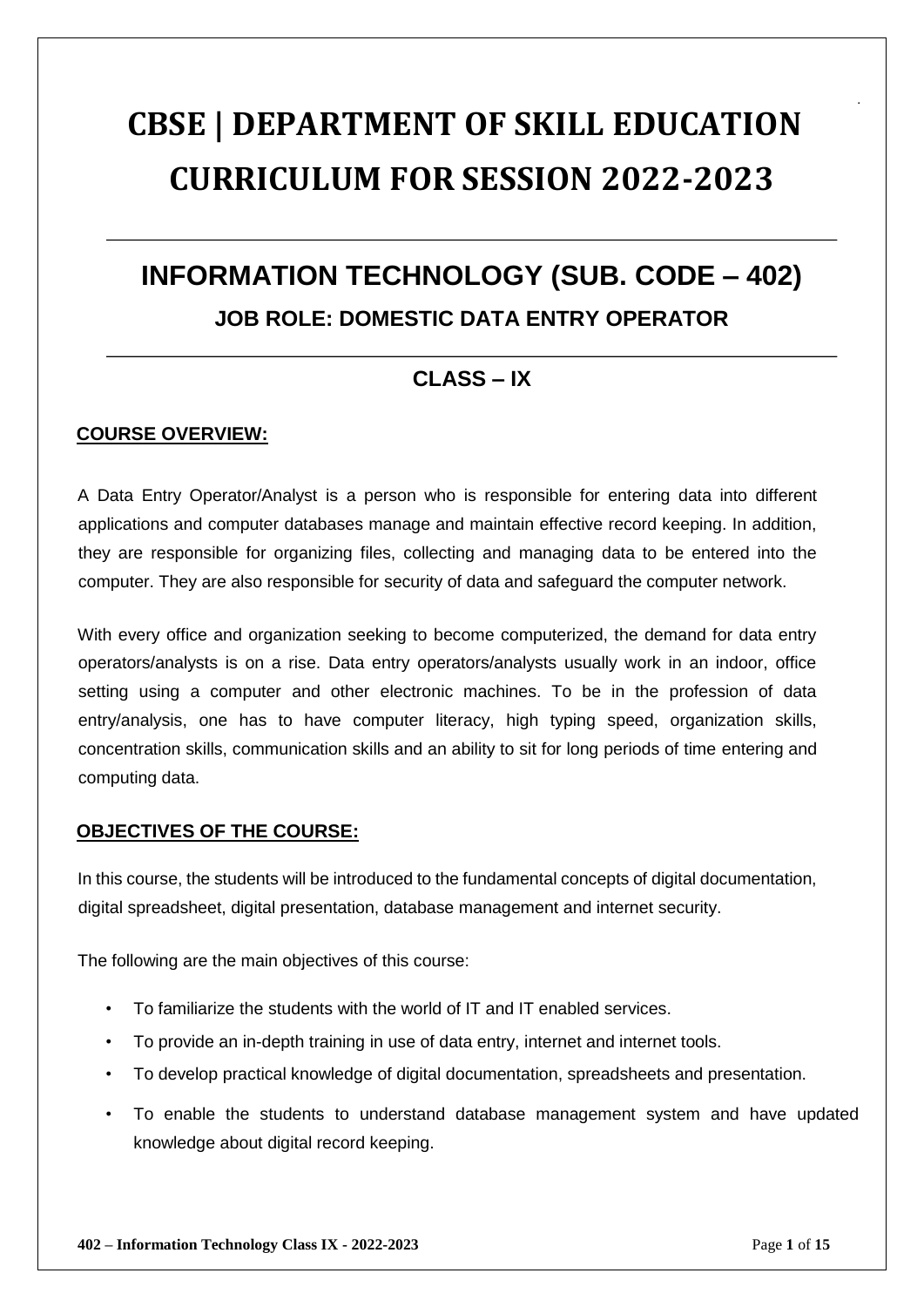- To make the students capable of getting employment in Private Sector, Public Sector, Ministries, Courts, House of Parliament and State Legislative Assemblies.
- To develop the following skills:
	- o Data Entry and Keyboarding skills
	- o The concept of Digital Documentation
	- o The concept of Digital Presentation
	- o The concept of Electronic Spreadsheet
	- o The concept of Databases
	- o Internet Technologies

### **SALIENT FEATURES**

To be a data entry operator/analyst, one requires a lot of hard work and practical hands-on experience. One should have an intensive knowledge of Office applications, computer operations, and knowledge of clerical, administrative techniques and data analysis. Along with this, as a data entry operator/analyst, you will be expected to have fast typing speed, accuracy, and efficiency to perform tasks.

As a data entry operator/analyst, one should improve their computer skills, numerical and literacy skills. These skills can help one expand into a new career path in the future.

### **SCHEME OF UNITS**

This course is a planned sequence of instructions consisting of units meant for developing employability and vocational competencies of students of Class IX opting for skill subject along with other education subjects. The unit-wise distribution of hours and marks for class IX is as follows: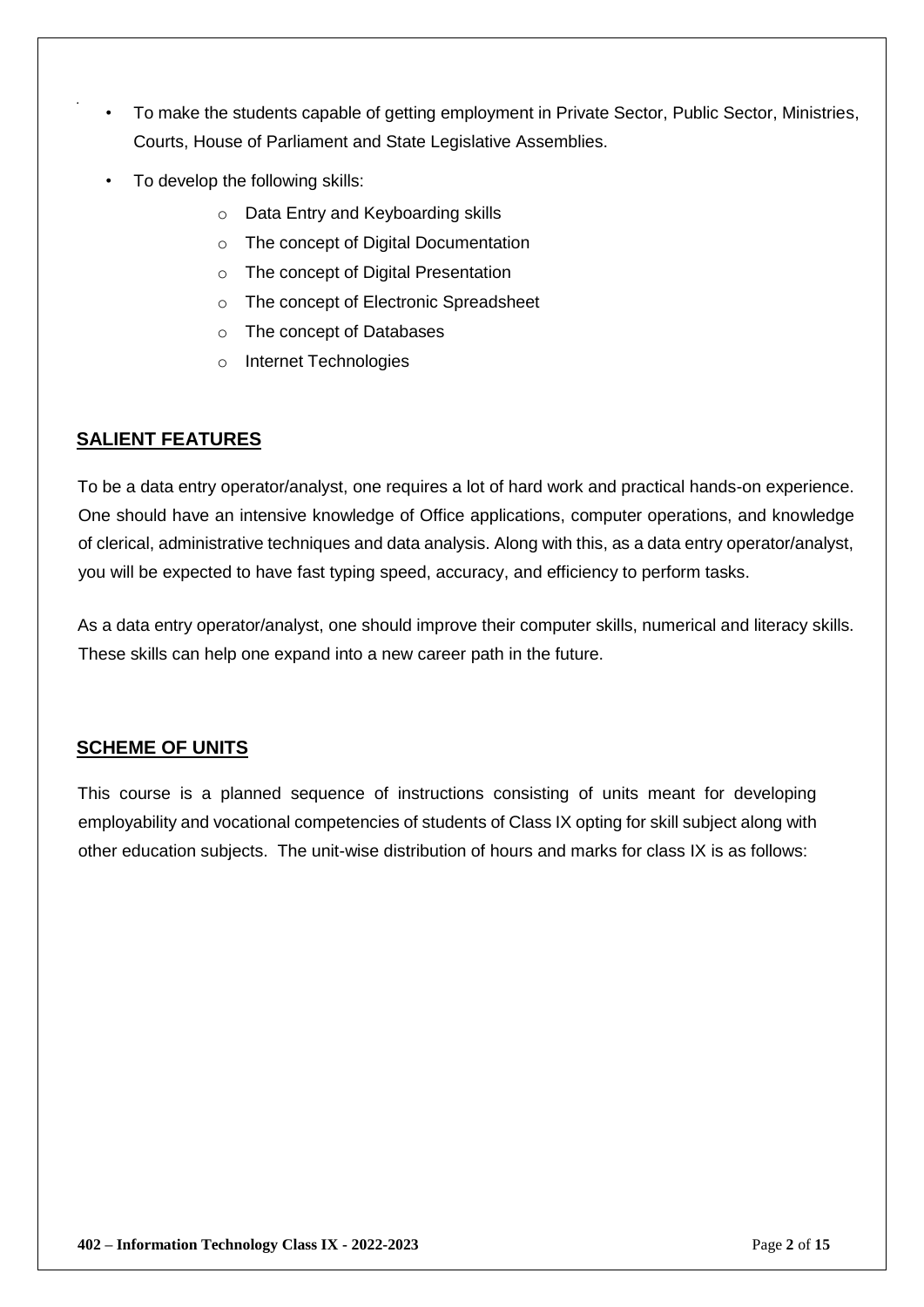### INFORMATION TECHNOLOGY (SUBJECT CODE - 402)

**CLASS – IX (Session 2022-2023)** 

**Total Marks: 100 (Theory-50 + Practical-50)** 

|             | <b>UNITS</b>                              | <b>NO. OF HOURS</b><br>for Theory<br>and Practical |                  | MAX.<br><b>MARKS</b><br>for Theory<br>and<br><b>Practical</b> |
|-------------|-------------------------------------------|----------------------------------------------------|------------------|---------------------------------------------------------------|
|             | <b>Employability Skills</b>               |                                                    |                  |                                                               |
|             | Unit 1: Communication Skills-I            | 10                                                 |                  | $\overline{2}$                                                |
| Part A      | Unit 2: Self-Management Skills-I          | 10                                                 |                  | $\overline{2}$                                                |
|             | Unit 3 : ICT Skills-I                     | 10                                                 |                  | $\overline{2}$                                                |
|             | Unit 4 : Entrepreneurial Skills-I         | 15                                                 |                  | $\overline{2}$                                                |
|             | Unit 5 : Green Skills-I                   | 05                                                 |                  | $\overline{2}$                                                |
|             | <b>Total</b>                              | 50                                                 |                  | 10                                                            |
|             | <b>Subject Specific Skills</b>            | <b>Theory</b>                                      | <b>Practical</b> | <b>Marks</b>                                                  |
| <u>ന</u>    | Unit 1: Introduction to IT- ITeS industry | $\overline{2}$                                     | 4                | 4                                                             |
|             | Unit 2: Data Entry & Keyboarding Skills   | $\overline{4}$                                     | 10               | 6                                                             |
| Part        | Unit 3: Digital Documentation             | 10 <sup>1</sup>                                    | 26               | 10                                                            |
|             | Unit 4: Electronic Spreadsheet            | 18                                                 | 35               | 10                                                            |
|             | Unit 5: Digital Presentation              | 10                                                 | 31               | 10                                                            |
|             | <b>Total</b>                              | 44                                                 | 106              | 40                                                            |
| $\mathbf C$ | <b>Practical Work</b>                     |                                                    |                  |                                                               |
|             | <b>Practical Examination</b>              |                                                    |                  | 15                                                            |
| Part        | <b>Written Test</b>                       |                                                    |                  | 10                                                            |
|             | Viva Voce                                 |                                                    |                  | 10                                                            |
|             | <b>Total</b>                              |                                                    |                  | 35                                                            |
|             | <b>Project Work/ Field Visit</b>          |                                                    |                  |                                                               |
|             | <b>Practical File/ Student Portfolio</b>  |                                                    |                  | 10                                                            |
| Part        | Viva Voce                                 |                                                    |                  | 05                                                            |
|             | <b>Total</b>                              |                                                    |                  | 15                                                            |
|             | <b>GRAND TOTAL</b>                        | 200                                                |                  | 100                                                           |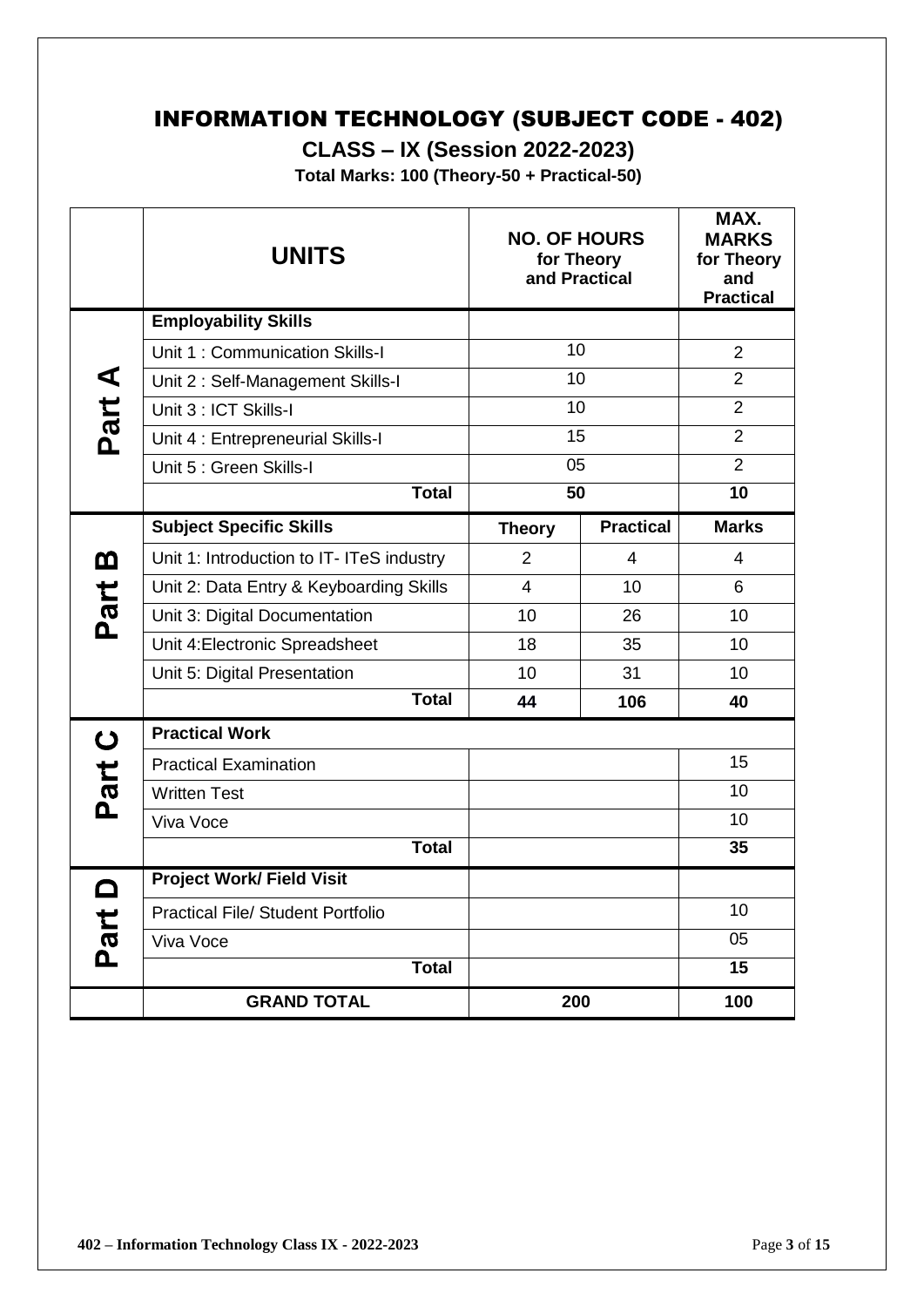### **DETAILED CURRICULUM/TOPICS:**

### **Part-A: EMPLOYABILITY SKILLS**

| <b>S. No.</b> | <b>Units</b>                                                    | <b>Duration in Hours</b> |
|---------------|-----------------------------------------------------------------|--------------------------|
| 1.            | Unit 1: Communication Skills-I                                  | 10                       |
| 2.            | Unit 2: Self-Management Skills-I                                | 10                       |
| 3.            | Unit 3: Basic Information and Communication Technology Skills-I | 10                       |
| 4.            | Unit 4: Entrepreneurial Skills-I                                | 15                       |
| 5.            | Unit 5: Green Skills-I                                          | 05                       |
|               | <b>TOTAL</b>                                                    | 50                       |

**NOTE: Detailed Curriculum/ Topics to be covered under Part A: Employability Skills can be downloaded from CBSE website**.

### **Part-B – SUBJECT SPECIFIC SKILLS**

|              | UNIT 1: INTRODUCTION TO IT-ITeS INDUSTRY |                                                                                                                                                                                                                                                                                                                                                                                                                                    |                                                                                                                     |  |
|--------------|------------------------------------------|------------------------------------------------------------------------------------------------------------------------------------------------------------------------------------------------------------------------------------------------------------------------------------------------------------------------------------------------------------------------------------------------------------------------------------|---------------------------------------------------------------------------------------------------------------------|--|
| S.<br>No.    | <b>LEARNING</b><br><b>OUTCOMES</b>       | <b>THEORY</b>                                                                                                                                                                                                                                                                                                                                                                                                                      | <b>PRACTICAL</b>                                                                                                    |  |
| $\mathbf{1}$ | Appreciate the<br>applications of IT     | Introduction to IT and ITeS, BPO<br>$\bullet$<br>services,<br>BPM industry in India,<br>$\bullet$<br>Structure of the IT-BPM industry,<br>$\bullet$<br>Applications of IT in home<br>$\bullet$<br>computing, everyday life, library,<br>workplace, education,<br>entertainment, communication,<br>business, science and engineering,<br>banking, insurance, marketing,<br>health care, IT in the government<br>and public service, | Identify and list the<br>-<br>various IT enabled<br>services, Observe the<br>application of IT in<br>various areas. |  |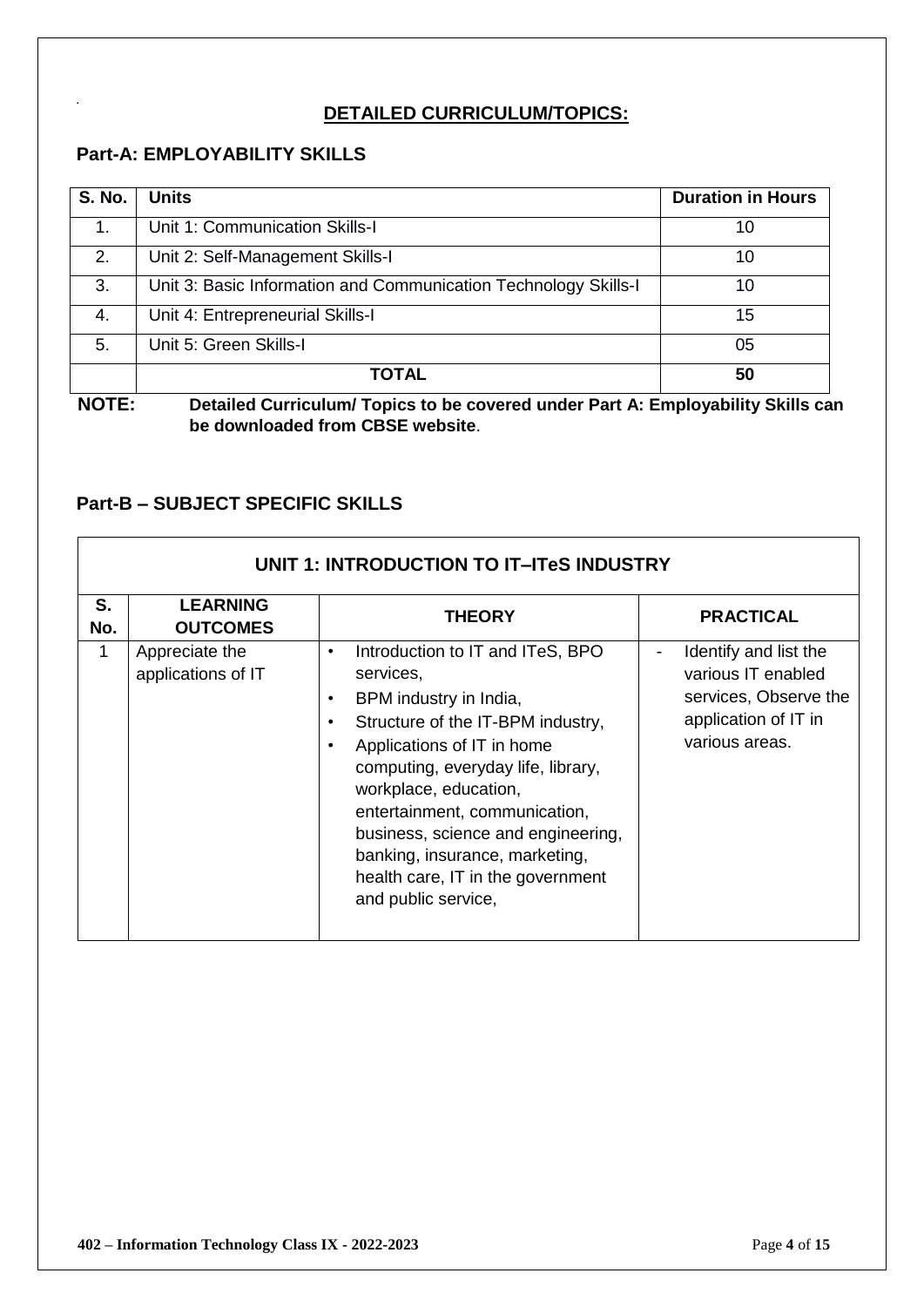|           | UNIT 2: DATA ENTRY AND KEYBOARDING SKILLS |                                                                                                                                                                                                                                                                                                                         |                                                                                                                                                                                                                                                                                                                                                                                                               |  |
|-----------|-------------------------------------------|-------------------------------------------------------------------------------------------------------------------------------------------------------------------------------------------------------------------------------------------------------------------------------------------------------------------------|---------------------------------------------------------------------------------------------------------------------------------------------------------------------------------------------------------------------------------------------------------------------------------------------------------------------------------------------------------------------------------------------------------------|--|
| S.<br>No. | <b>LEARNING</b><br><b>OUTCOMES</b>        | <b>THEORY</b>                                                                                                                                                                                                                                                                                                           | <b>PRACTICAL</b>                                                                                                                                                                                                                                                                                                                                                                                              |  |
| 1.        | Use keyboard and<br>mouse for data entry  | • Keyboarding Skills,<br>• Types of keys on keyboard,<br>Numeric keypad,<br>• Home keys, Guide keys,<br>• Typing and deleting text,<br>• Typing ergonomics,<br>• Positioning of fingers on the<br>keyboard, Allocation of keys to<br>fingers on four different rows,<br>• Pointing device - Mouse,<br>Mouse operations. | • Identify the keys and its use on<br>the keyboard,<br>• Demonstrate to use various keys<br>on the keyboard,<br>• Demonstrate to type the text,<br>numbers, special character using<br>appropriate keys on the<br>keyboard,<br>• Practice the correct typing<br>ergonomics,<br>• Practice to place fingers on<br>correct key in four different row<br>of keyboard,<br>• Practice various mouse<br>operations. |  |
| 2.        | Use typing software                       | • Introduction to Rapid Typing<br>Tutor,<br>• Touch typing technique,<br>• User interface of Typing Tutor,<br>• Typing text and interpret<br>results,<br>• Working with lesson editor,<br>• Calculating typing speed,<br>• Typing rhythm.                                                                               | • Identify the user interface of<br>• typing tutor,<br>• Practice to type text in typing<br>tutor software and interpret the<br>results,<br>• Practice to work in lesson editor,<br>• Calculate the typing speed<br>• Practice to improve typing<br>• Using typing tutor software.                                                                                                                            |  |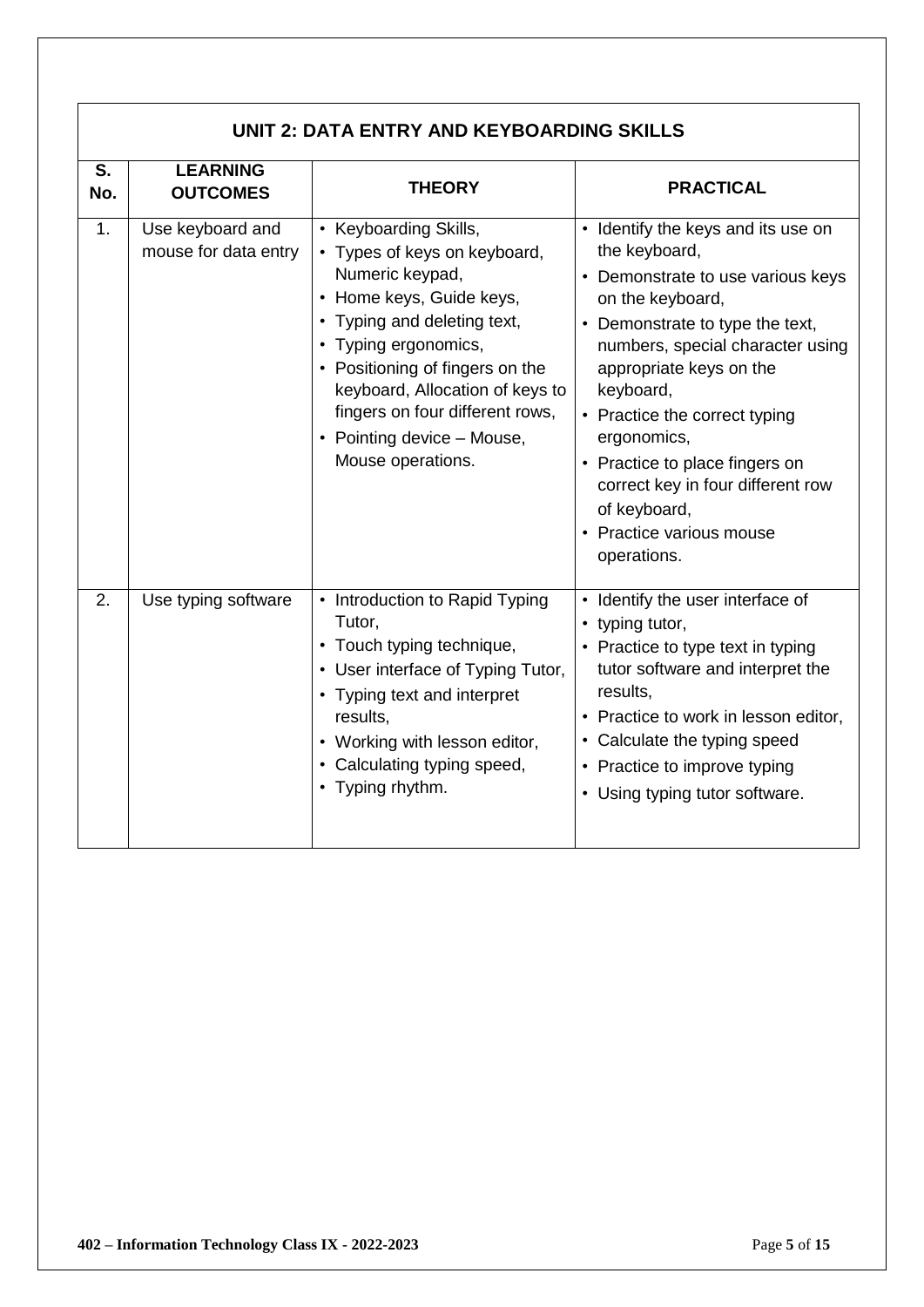|           | <b>UNIT 3: DIGITAL DOCUMENTATION</b>           |                                                                                                                                                                                                                                                                                                                                                                                                                 |                                                                                                                                                                                                                                                                                                                                                                                                                                                                                                                         |  |
|-----------|------------------------------------------------|-----------------------------------------------------------------------------------------------------------------------------------------------------------------------------------------------------------------------------------------------------------------------------------------------------------------------------------------------------------------------------------------------------------------|-------------------------------------------------------------------------------------------------------------------------------------------------------------------------------------------------------------------------------------------------------------------------------------------------------------------------------------------------------------------------------------------------------------------------------------------------------------------------------------------------------------------------|--|
| S.<br>No. | <b>LEARNING</b><br><b>OUTCOMES</b>             | <b>THEORY</b>                                                                                                                                                                                                                                                                                                                                                                                                   | <b>PRACTICAL</b>                                                                                                                                                                                                                                                                                                                                                                                                                                                                                                        |  |
| 1.        | Create a<br>document using a<br>word processor | • Introduction to word<br>processing,<br>• Word processing<br>applications,<br>• Introduction to Word<br>Processing tool<br>• Creating a document, Parts of<br>a Word Processor Window,                                                                                                                                                                                                                         | • List the available word processing<br>applications.<br>• Introduce with the parts of the main<br>window.<br>• Change document views.<br>• Start a new document.<br>• Open an existing document.<br>• Save a document.<br>• Close a document.                                                                                                                                                                                                                                                                          |  |
| 2.        | <b>Apply Editing</b><br>features               | • Text editing - Undo and<br>Redo,<br>• Moving and copying text,<br>• Copy and Paste,<br>• Selecting text,<br>· Selection criteria,<br>• Selecting non-consecutive<br>text items,<br>• Selecting a vertical block of<br>$\cdot$ text,<br>• Find and replace option,<br>• Jumping to the page number,<br>• Non-printing characters,<br>• Checking spelling and<br>grammar,<br>• Using Synonyms and<br>Thesaurus. | • Editing of text in a document<br>• Demonstrate to use undo and redo<br>option,<br>• Use the keyboard and mouse options to<br>select, cut, copy, paste, and move text.<br>• Demonstrate to select nonconsecutive<br>text items, vertical block of text,<br>• Search and replace text in a document.<br>• Jump to the given page number in a<br>document,<br>• Insert non-printing characters in a<br>document,<br>• Apply Spelling and grammar option of<br>document.<br>Demonstrate to use Synonyms and<br>Thesaurus. |  |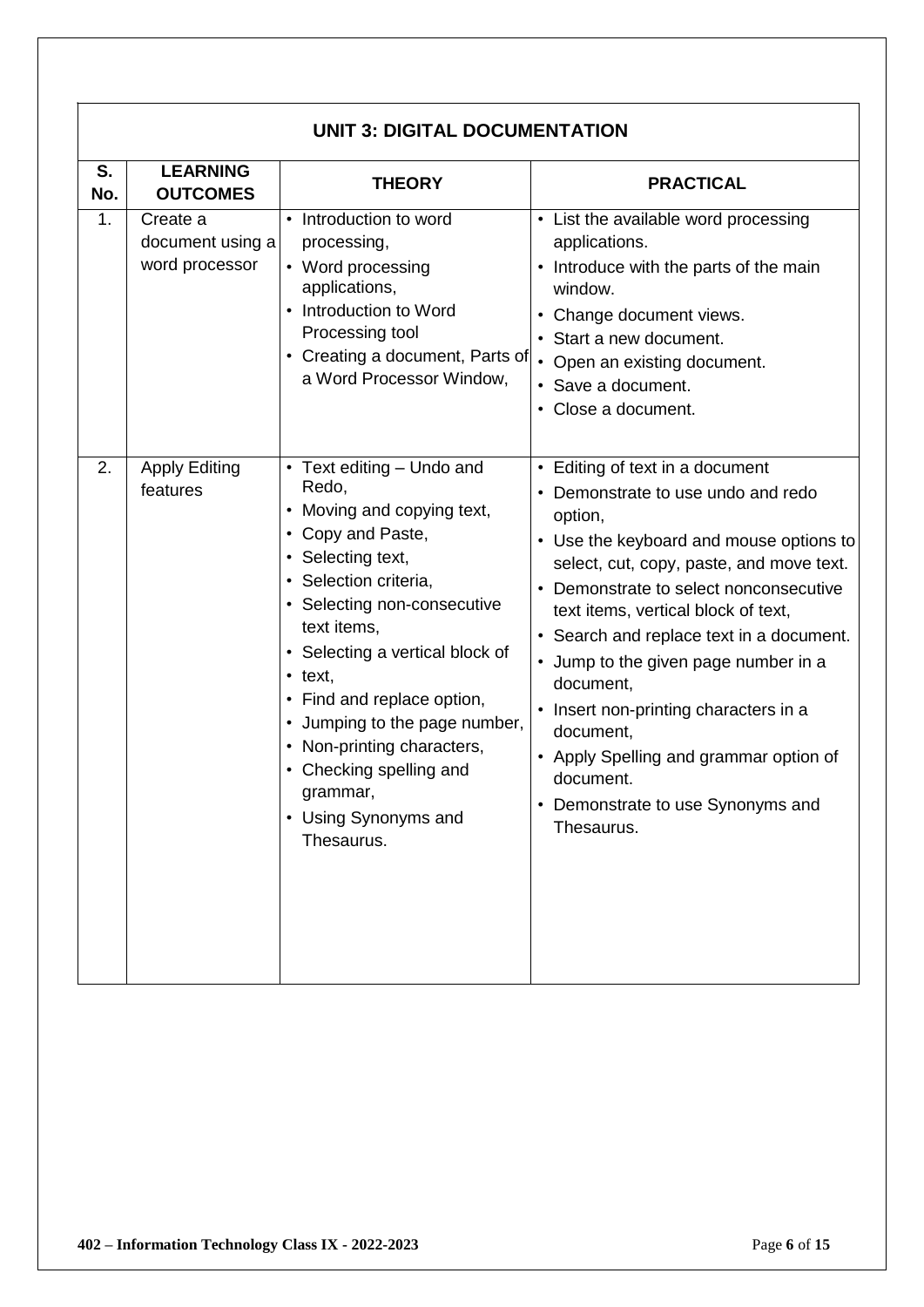| S.<br>No. | <b>LEARNING</b><br><b>OUTCOMES</b> | <b>THEORY</b>                                                                                                                                                                                                                                                                                                                                                                                                                                                                                                                                                                                                                                                                                                    | <b>PRACTICAL</b>                                                                                                                                                                                                                                                                                                                                                                                                                                                                                                                                                                                                                                    |
|-----------|------------------------------------|------------------------------------------------------------------------------------------------------------------------------------------------------------------------------------------------------------------------------------------------------------------------------------------------------------------------------------------------------------------------------------------------------------------------------------------------------------------------------------------------------------------------------------------------------------------------------------------------------------------------------------------------------------------------------------------------------------------|-----------------------------------------------------------------------------------------------------------------------------------------------------------------------------------------------------------------------------------------------------------------------------------------------------------------------------------------------------------------------------------------------------------------------------------------------------------------------------------------------------------------------------------------------------------------------------------------------------------------------------------------------------|
| 3.        | Apply<br>formatting<br>features    | Page style dialog<br>Formatting text - Removing<br>$\bullet$<br>manual formatting, Common text<br>formatting, Changing text case,<br><b>Superscript and Subscript</b><br>Formatting paragraph - Indenting<br>paragraphs, Aligning paragraphs,<br>Font colour, highlighting, and<br>background colour, Using bullets<br>and numbering, Assigning colour,<br>border and background to<br>paragraph.<br>Page formatting - setting up basic<br>page layout using styles, Inserting<br>page break, Creating header/footer<br>and page numbers,<br>Defining borders and backgrounds,<br>Inserting images shapes, special<br>characters in a document, Dividing<br>page into columns, Formatting the<br>shape or image. | • Apply various text formatting<br>options for the text,<br>• Demonstrate to format paragraphs<br>- indent/align paragraphs, assign<br>font colour, highlighting, and<br>background colour,<br>• Assign number or bullets to the lists<br>items<br>• Demonstrate to assign colour,<br>border and background to<br>paragraph<br>• Demonstrate the page formatting -<br>set up basic page layout using<br>styles,<br>• Insert page break, Create<br>header/footer and page numbers<br>• Define borders and backgrounds<br>• Insert images, shapes, special<br>characters in a document<br>• Divide page into columns,<br>• Format the shape or image. |
| 4.        | Create and<br>work with<br>tables  | • Creating table in Word<br>Processor<br>• Inserting row and column in a table<br>• Deleting rows and columns<br>• Splitting and merging tables<br>• Deleting a table<br>• Copying a table<br>• Moving a table.                                                                                                                                                                                                                                                                                                                                                                                                                                                                                                  | • Demonstrate and do the following<br>in Word Processor:<br>• Create table,<br>• Insert and delete rows and column<br>in a table,<br>Split and merge tables,<br>• Delete a table,<br>• Copy or move from one location to<br>another location of document.                                                                                                                                                                                                                                                                                                                                                                                           |
| 5.        | Use Print<br>Options               | • Printing options in Word Processor.<br>• Print preview,<br>• Controlling printing,<br>• Printing all pages, single and<br>multiple pages.                                                                                                                                                                                                                                                                                                                                                                                                                                                                                                                                                                      | • Demonstrate to print the document,<br>selected pages in the document<br>• Print the document with various<br>options,<br>• Preview pages before printing.                                                                                                                                                                                                                                                                                                                                                                                                                                                                                         |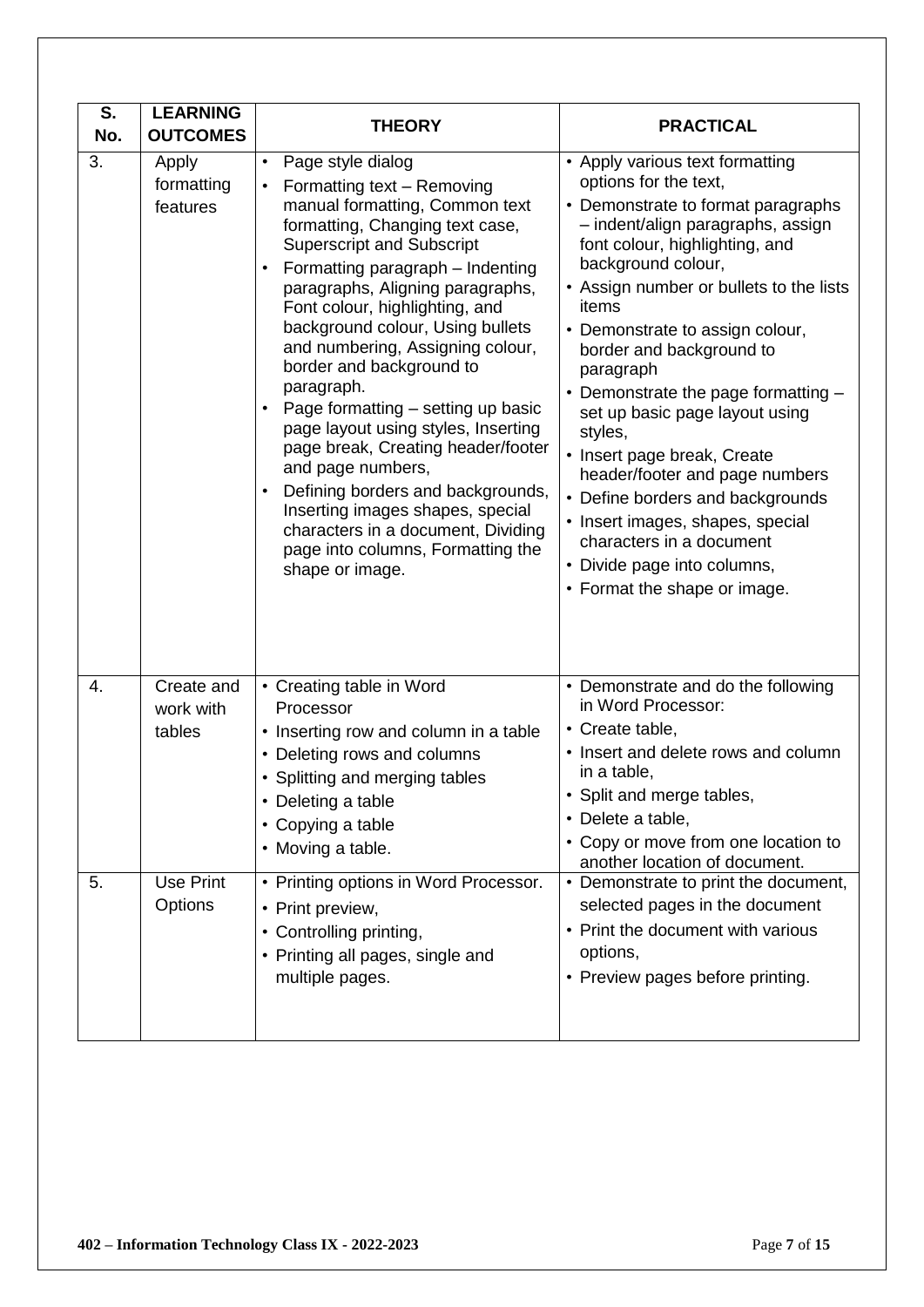| S.<br>No. | <b>LEARNING</b><br><b>OUTCOMES</b> | <b>THEORY</b>                           | <b>PRACTICAL</b>            |  |
|-----------|------------------------------------|-----------------------------------------|-----------------------------|--|
| 6.        | Understand and                     | Introduction to mail merge<br>$\bullet$ | Demonstrate to print the    |  |
|           | apply mail merge                   | Concept of data source for mail         | letters using mail merge,   |  |
|           |                                    | merge.                                  | Do the following to achieve |  |
|           |                                    |                                         | Create a main document,     |  |
|           |                                    |                                         | Create the data source,     |  |
|           |                                    |                                         | Enter data in the fields,   |  |
|           |                                    |                                         | Merge the data source with  |  |
|           |                                    |                                         | main document,              |  |
|           |                                    |                                         | Edit individual document,   |  |
|           |                                    |                                         | Print the merged letter,    |  |
|           |                                    |                                         | Save the merged letter.     |  |

|           | <b>UNIT 4: ELECTRONIC SPREADSHEET</b>            |                                                                                                                                                                                                                                                                                                                                                                                                                                         |                                                                                                                                                                                                                                                                                                                                                                                                                               |  |
|-----------|--------------------------------------------------|-----------------------------------------------------------------------------------------------------------------------------------------------------------------------------------------------------------------------------------------------------------------------------------------------------------------------------------------------------------------------------------------------------------------------------------------|-------------------------------------------------------------------------------------------------------------------------------------------------------------------------------------------------------------------------------------------------------------------------------------------------------------------------------------------------------------------------------------------------------------------------------|--|
| S.<br>No. | <b>LEARNING</b><br><b>OUTCOMES</b>               | <b>THEORY</b>                                                                                                                                                                                                                                                                                                                                                                                                                           | <b>PRACTICAL</b>                                                                                                                                                                                                                                                                                                                                                                                                              |  |
| 1.        | Create a<br>Spreadsheet                          | Introduction to spreadsheet<br>$\bullet$<br>application<br>Starting a spreadsheet<br>$\bullet$<br>Parts of a spreadsheet<br>Worksheet - Rows and Columns, Cell<br>and Cell Address,<br>Range of cells – column range, row<br>range, row and column range.                                                                                                                                                                               | Start the spreadsheet,<br>$\bullet$<br>Identify the parts of Calc,<br>Identify the rows number,<br>column number, cell address,<br>Define the range of cell,<br>$\bullet$<br>Identify row range, column<br>$\bullet$<br>range, row & column range                                                                                                                                                                             |  |
| 2.        | Apply formula<br>and functions<br>in spreadsheet | Different types of data,<br>$\bullet$<br>Entering data - Label, Values,<br>Formula<br>• Formula, how to enter formula,<br>Mathematical operators used in<br>formulae,<br>Simple calculations using values and<br>operators,<br>Formulae with cell addresses and<br>operators,<br>Commonly used basic functions in a<br>$\bullet$<br>spreadsheet - SUM, AVERAGE,<br>MAX, MIN, Count<br>Use of functions to do calculations.<br>$\bullet$ | Demonstrate to enter the<br>text, numeric data in a cell,<br>Identify the label, values and<br>formula in the cell,<br>Demonstrate to enter formula<br>in a cell,<br>Construct the formula using<br>$\bullet$<br>mathematical operators,<br>Identify formulae with cell<br>addresses and operators,<br>Identify the correct syntax of<br>$\bullet$<br>formula,<br>Use the basic functions to<br>perform calculations on data. |  |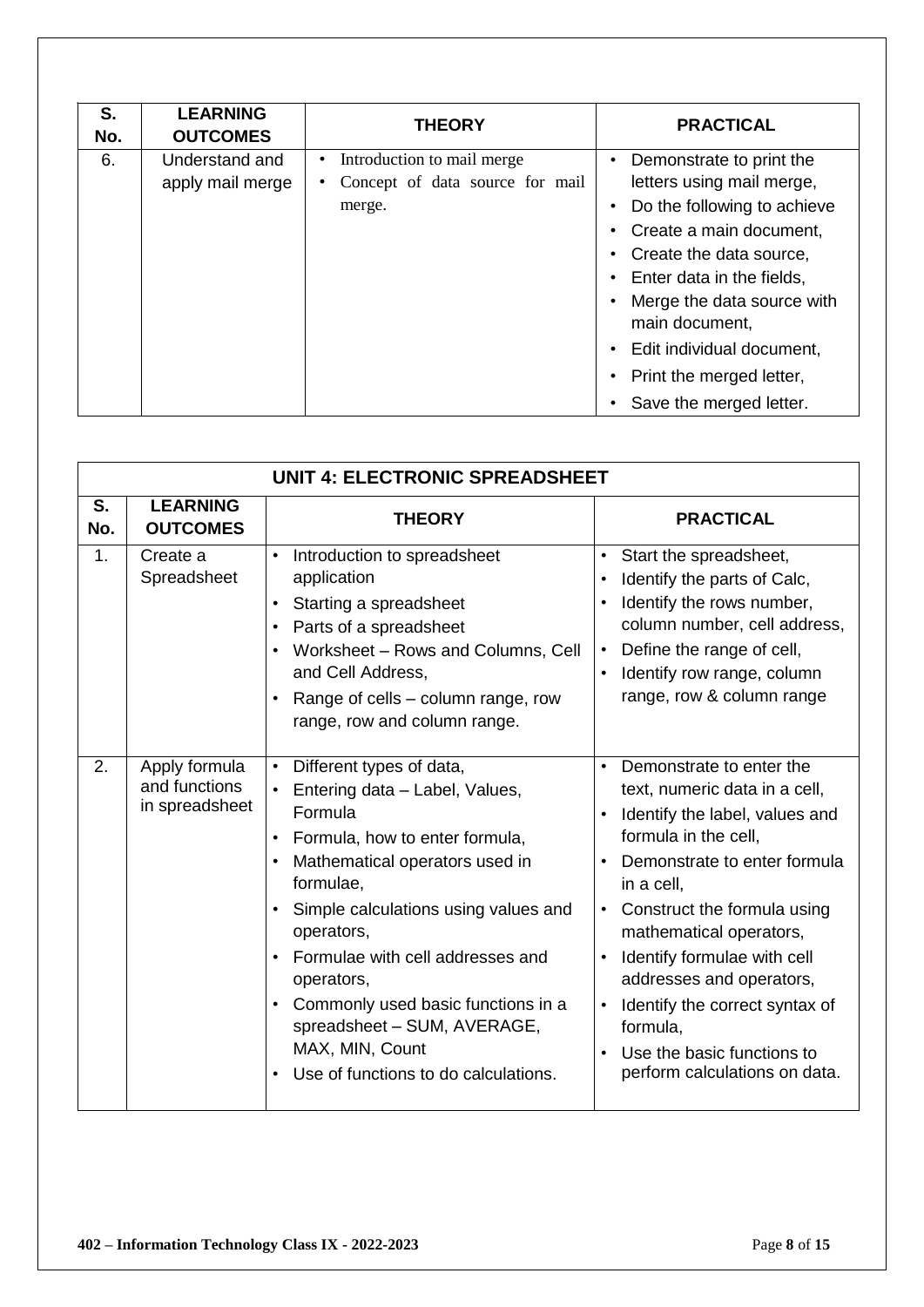| S.<br>No. | <b>LEARNING</b><br><b>OUTCOMES</b>                                       | <b>THEORY</b>                                                                                                                                                                                                                                                                                                                                                                                                                     | <b>PRACTICAL</b>                                                                                                                                                                                                                                                                                                                                                                                                                                                                                                                     |
|-----------|--------------------------------------------------------------------------|-----------------------------------------------------------------------------------------------------------------------------------------------------------------------------------------------------------------------------------------------------------------------------------------------------------------------------------------------------------------------------------------------------------------------------------|--------------------------------------------------------------------------------------------------------------------------------------------------------------------------------------------------------------------------------------------------------------------------------------------------------------------------------------------------------------------------------------------------------------------------------------------------------------------------------------------------------------------------------------|
| 3.        | Format data in<br>the<br>spreadsheet                                     | • Formatting tool,<br>• Use of dialog boxes to format values,<br>• Formatting a range of cells with<br>decimal places,<br>• Formatting a range of cells to be seen<br>as labels,<br>• Formatting of a cell range as scientific,<br>• Formatting a range of cells to display<br>times,<br>• Formatting alignment of a cell range,<br>• Speeding up data entry using the fill<br>handle,<br>• Uses of fill handle to copy formulae. | • Identify the formatting tool,<br>• Demonstrate to use of dialog<br>boxes to format values,<br>• Demonstrate to format range<br>of cells with decimal places,<br>• Demonstrate to format a range<br>of cells to labels,<br>• Demonstrate to format of a cell<br>range as scientific,<br>• Demonstrate to format a range<br>of cells to display time,<br>• Demonstrate to align cell data<br>range,<br>• Demonstrate to create<br>• number series using fill handle,<br>• Copy formula by dragging the<br>formula using fill handle. |
| 4.        | Understand<br>and apply<br>Referencing                                   | Concept of referencing,<br>Relative referencing,<br>Mixed referencing,<br>$\bullet$<br>Absolute referencing.<br>$\bullet$                                                                                                                                                                                                                                                                                                         | • Demonstrate to use Relative<br>referencing in spreadsheet,<br>• Demonstrate to use Mixed<br>referencing in spreadsheet,<br>• Demonstrate to use Absolute<br>referencing in spreadsheet.                                                                                                                                                                                                                                                                                                                                            |
| 5.        | Create and<br>insert different<br>types of<br>charts in a<br>spreadsheet | • Importance of chart in spreadsheet<br>• Types of chart                                                                                                                                                                                                                                                                                                                                                                          | • Create different types of charts<br>supported by a spreadsheet,<br>• Illustrate the example of chart<br>in a spreadsheet.                                                                                                                                                                                                                                                                                                                                                                                                          |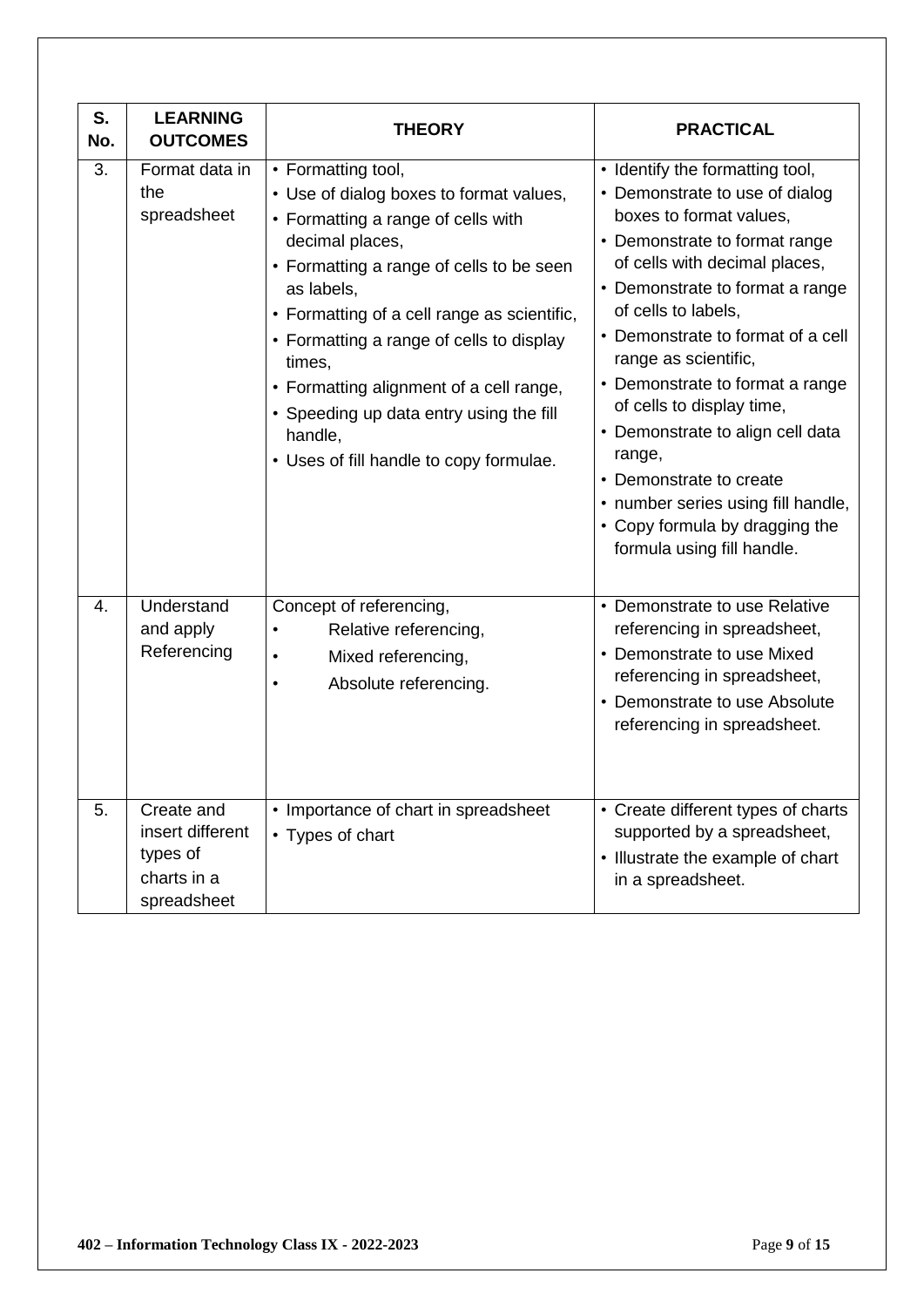| <b>UNIT 5: DIGITAL PRESENTATION</b> |                                                           |                                                                                                                                                                                                                                                                                                                                                                                 |                                                                                                                                                                                                                                                                                                                                      |
|-------------------------------------|-----------------------------------------------------------|---------------------------------------------------------------------------------------------------------------------------------------------------------------------------------------------------------------------------------------------------------------------------------------------------------------------------------------------------------------------------------|--------------------------------------------------------------------------------------------------------------------------------------------------------------------------------------------------------------------------------------------------------------------------------------------------------------------------------------|
| S.<br>No.                           | <b>LEARNING</b><br><b>OUTCOMES</b>                        | <b>THEORY</b>                                                                                                                                                                                                                                                                                                                                                                   | <b>PRACTICAL</b>                                                                                                                                                                                                                                                                                                                     |
| 1.                                  | Understand<br>features of an<br>effective<br>presentation | • Concept of presentation,<br>Elements of presentation,<br>$\bullet$<br>Characteristics of an effective<br>presentation                                                                                                                                                                                                                                                         | Identify and list the elements of<br>$\bullet$<br>presentation,<br>• List the characteristics of an<br>effective presentation.                                                                                                                                                                                                       |
| 2.                                  | Create a<br>presentation                                  | • Introduction to presentation<br>software,<br>• Opening a presentation<br>software<br>Parts of presentation window,<br>$\bullet$<br>Closing a presentation<br>Creating a presentation using<br>$\bullet$<br>template,<br>• Selecting slide layout,<br>Saving a presentation,<br>Running a slide show,<br>Save a presentation in PDF,<br>Closing a presentation,<br>Using Help. | • Start the presentation application<br>• various components of main<br>Impress window<br>• Observe the different workspace<br>views.<br>• Create a new presentation using<br>wizard.<br>Run the presentation,<br>Save the presentation,<br>Close the presentation,<br>$\bullet$<br>Demonstrate to use Help in<br>presentation.      |
| 3.                                  | Work with slides                                          | Inserting a duplicate slide,<br>Inserting new slides,<br>Slide layout,<br>• Copying and moving slides,<br>Deleting and renaming slides<br>• Copying, moving and deleting<br>contents of slide,<br>View a presentation,<br>$\bullet$<br>• Controlling the size of the<br>view,<br>Workspace views - Normal,<br>$\bullet$<br>Outline, Notes, Slide sorter<br>view.                | Demonstrate to insert a new slide<br>$\bullet$<br>and duplicate slide in a<br>presentation,<br>Change the slide layout,<br>• Demonstrate to copy and move<br>slides in the presentation,<br>Demonstrate to copy, move and<br>$\bullet$<br>delete contents of the slide,<br>Demonstrate to view a<br>presentation in different views. |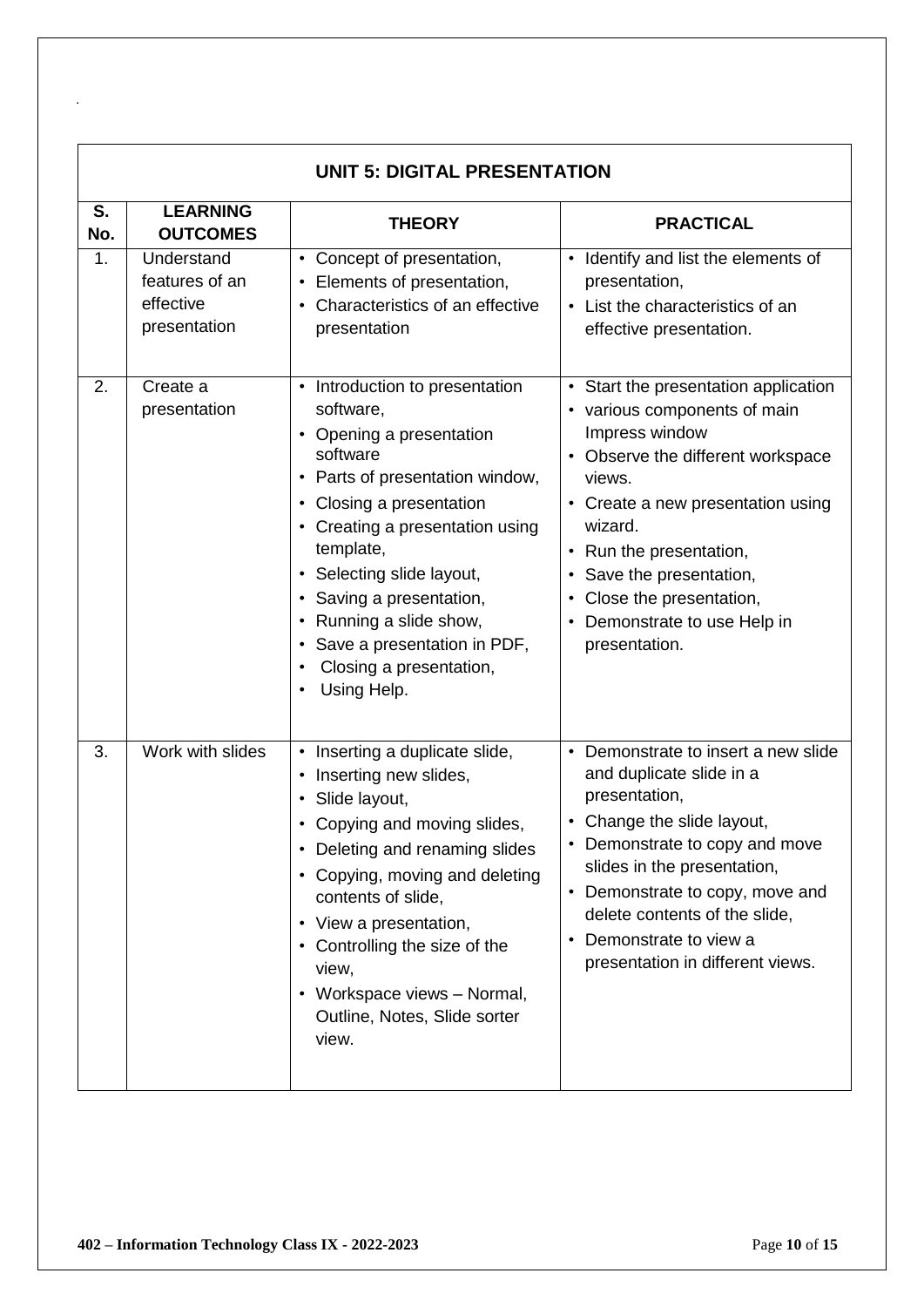| S.<br>No. | <b>LEARNING</b><br><b>OUTCOMES</b>               | <b>THEORY</b>                                                                                                                                                                                                                                                                                                                                          | <b>PRACTICAL</b>                                                                                                                                                                                                                                                                                                                                            |
|-----------|--------------------------------------------------|--------------------------------------------------------------------------------------------------------------------------------------------------------------------------------------------------------------------------------------------------------------------------------------------------------------------------------------------------------|-------------------------------------------------------------------------------------------------------------------------------------------------------------------------------------------------------------------------------------------------------------------------------------------------------------------------------------------------------------|
| 4.        | Format text and<br>apply animations              | Formatting toolbar,<br>$\bullet$<br>Various formatting<br>$\bullet$<br>features,<br>Text alignment,<br>٠<br>Bullets and numbering.<br>$\bullet$<br><b>Custom Animation</b><br>$\bullet$                                                                                                                                                                | • Identify and list the various options<br>in formatting toolbar,<br>• Apply the appropriate formatting<br>option<br>• Align the text in presentation,<br>• Apply bullets and numbering to the<br>list items in presentation. D Apply<br>Animation                                                                                                          |
| 5.        | Create and use<br>tables                         | Inserting<br>tables<br>$\bullet$<br>in<br>presentation,<br>Entering and editing data in a<br>$\bullet$<br>table,<br>• Selecting a cell, row, column,<br>table,<br>• Adjusting column width and<br>row height,<br>• Table<br>borders<br>and<br>background                                                                                               | Demonstrate the following:<br>• Insert table in presentation,<br>• Enter and edit data in a table,<br>• Select a cell, row, column, table,<br>• Adjust column width and row<br>height,<br>• Assign table borders and<br>background.                                                                                                                         |
| 6.        | Insert and format<br>image<br>in<br>presentation | Inserting an image from a<br>$\bullet$<br>file,<br>Inserting an image from the<br>$\bullet$<br>gallery,<br>Formatting images,<br>$\bullet$<br>Moving images,<br>$\bullet$<br>Resizing images,<br>• Rotating images,<br>Formatting using the Image<br>toolbar,<br>• Drawing graphic objects -<br>line, shapes,<br>• Grouping and un-grouping<br>objects | • Demonstrate to insert an image<br>from file, gallery in presentation,<br>• Apply formatting options to image<br>in presentation,<br>• Demonstrate to move, resize and<br>rotate images,<br>• Apply formatting options of Image<br>toolbar,<br>Drawing line, shapes using graphic<br>objects,<br>Demonstrate to group and ungroup<br>$\bullet$<br>objects. |
| 7.        | Work with slide<br>master                        | • Slide masters,<br>Creating the slide masters,<br>$\bullet$<br>• Applying the slide masters to<br>all slide,<br>• Adding transitions.                                                                                                                                                                                                                 | • Create the slide masters,<br>• Apply the slide masters to the<br>• presentation,<br>• Add transitions to presentation.                                                                                                                                                                                                                                    |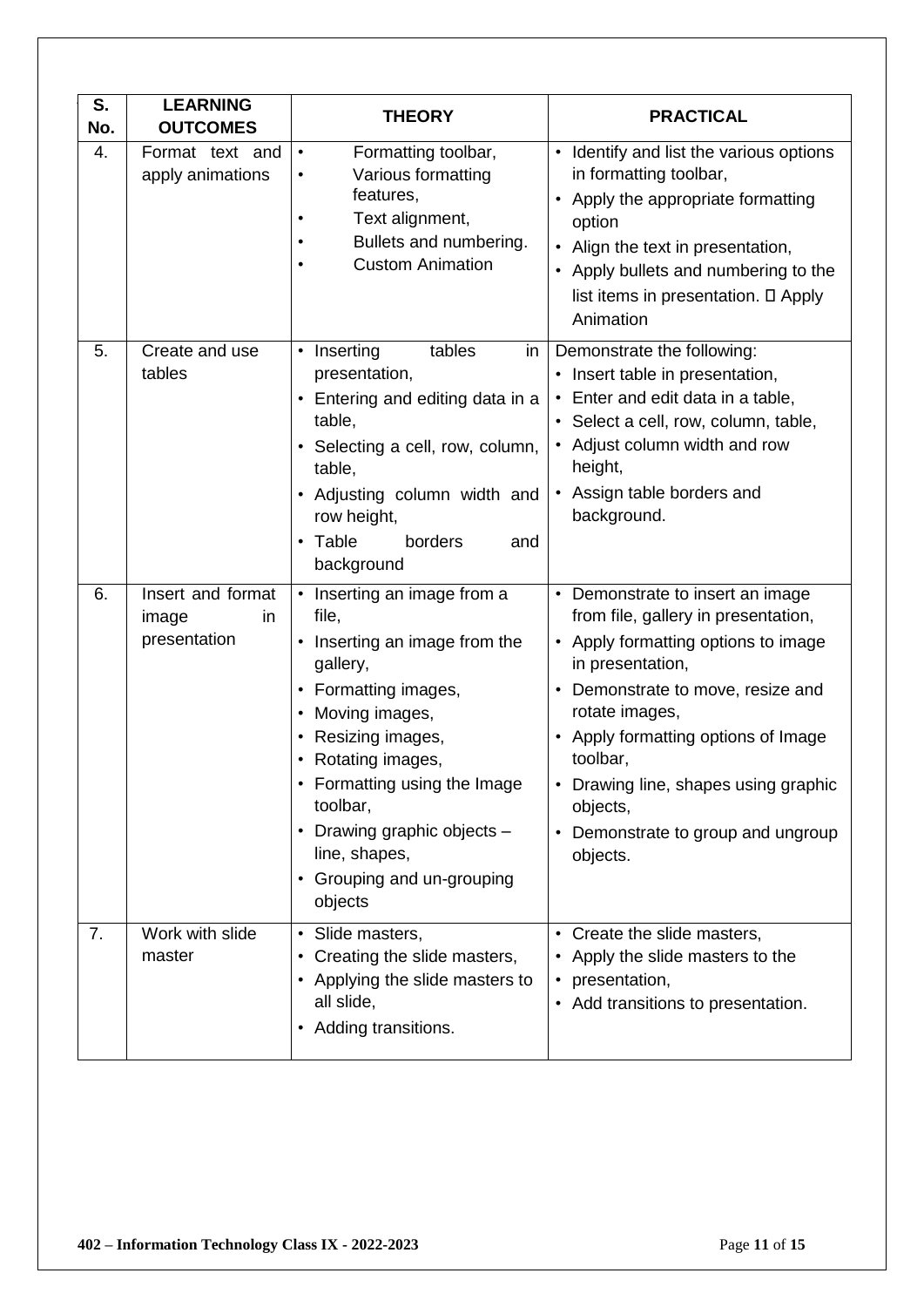### **LIST OF EQUIPMENT/ MATERIALS:**

The list given below is suggestive and an exhaustive list should be compiled by the teacher(s) teaching the subject. Only basic tools, equipment and accessories should be procured by the Institution so that the routine tasks can be performed by the students regularly for practice and acquiring adequate practical experience.

| <b>S. No.</b> | <b>ITEM NAME, DESCRIPTION &amp; SPECIFICATION</b>                                                                                                                                                    | <b>QUANTITY</b> |
|---------------|------------------------------------------------------------------------------------------------------------------------------------------------------------------------------------------------------|-----------------|
| A             | <b>HARDWARE</b>                                                                                                                                                                                      |                 |
| 1.            | Computer with latest configuration or minimum Pentium Processor<br>with minimum 2GB RAM, 512 GB HDD, 17" LED Monitor, NIC Card, 3<br>button Mouse, 105 keys key board and built-in speakers and mic. | 15              |
| 2.            | Laser Printer - Black                                                                                                                                                                                | 01              |
| 3.            | Inkjet Printers (Colour & Black)                                                                                                                                                                     | 01              |
| 4.            | Scanner                                                                                                                                                                                              | 01              |
| 5.            | Online UPS 5 KVA                                                                                                                                                                                     | 01              |
| 6.            | <b>16 Port Switches</b>                                                                                                                                                                              | 01              |
| 7.            | Air Conditioner 1.5 tonne                                                                                                                                                                            | 02              |
| 8.            | Telephone line (For Internet)                                                                                                                                                                        | 01              |
| 9.            | Fire extinguisher                                                                                                                                                                                    | 01              |
| B             | <b>SOFTWARE</b>                                                                                                                                                                                      |                 |
| 1.            | <b>Operating System Linux and Windows</b>                                                                                                                                                            |                 |
| 2.            | Anti-Virus Latest version                                                                                                                                                                            |                 |
| 3.            | Productivity Suite, Example -Libre Office                                                                                                                                                            |                 |
| $\mathbf c$   | <b>FURNITURE</b>                                                                                                                                                                                     |                 |
| 1.            | Class room chairs and desks                                                                                                                                                                          | 25              |
| 2.            | <b>Computer Tables</b>                                                                                                                                                                               | 15              |
| 3.            | Straight back revolving & adjustable chairs (Computer Chairs)                                                                                                                                        | 15              |
| 4.            | <b>Printer Tables</b>                                                                                                                                                                                | 02              |
| 5.            | <b>Trainers Table</b>                                                                                                                                                                                | 01              |
| 6.            | <b>Trainers Chair</b>                                                                                                                                                                                | 01              |
| 7.            | Steel cupboards drawer type                                                                                                                                                                          | 02              |
| 8.            | Cabinet with drawer                                                                                                                                                                                  | 01              |
| 9.            | Steel Almira - big size                                                                                                                                                                              | 01              |
| 10.           | Steel Almira- small size                                                                                                                                                                             | 01              |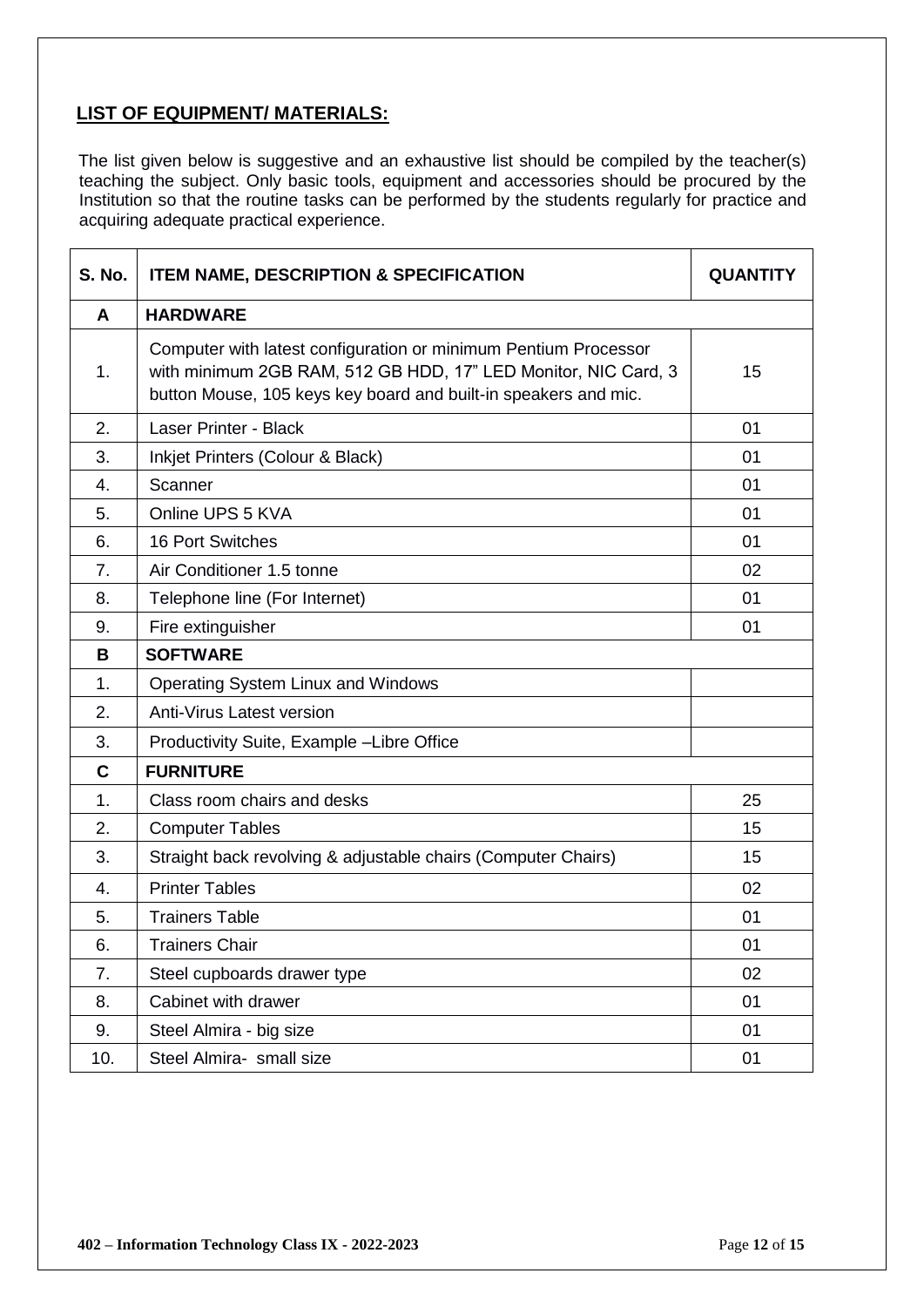### **TEACHER'S/ TRAINER'S QUALIFICATIONS:**

Qualification and other requirements for appointment of teachers/trainers for teaching this subject, on contractual basis should be decided by the State/ UT. The suggestive qualifications and minimum competencies for the teacher should be as follows:

| Qualification                                                                                                                                                                                                                                                                                                                                                                                              | <b>Minimum Competencies</b>                                                                                                                                                                                                                                                                                       | <b>Age Limit</b>                                                                                           |
|------------------------------------------------------------------------------------------------------------------------------------------------------------------------------------------------------------------------------------------------------------------------------------------------------------------------------------------------------------------------------------------------------------|-------------------------------------------------------------------------------------------------------------------------------------------------------------------------------------------------------------------------------------------------------------------------------------------------------------------|------------------------------------------------------------------------------------------------------------|
| Diploma in Computer Science/ Information<br>Technology<br><b>OR</b><br>Bachelor Degree in Computer Application/<br>Science/ Information Technology (BCA, B.<br>Sc. Computer Science/ Information<br>Technology)<br><b>OR</b><br>Graduate with PGDCA OR<br>DOEACC A Level Certificate.<br>The suggested qualification is the minimum<br>criteria. However higher qualifications will<br>also be acceptable. | The candidate should<br>$\bullet$<br>have a minimum of 1<br>year of work experience<br>in the same job role.<br>S/He should be able to<br>$\bullet$<br>communicate in English<br>and local language.<br>S/He should have<br>$\bullet$<br>knowledge of equipment,<br>tools, material, Safety,<br>Health & Hygiene. | 18-37 years (as on<br>Jan.<br>$01$ (year))<br>Age<br>relaxation to be<br>provided as per<br>Govt.<br>rules |

Teachers/Trainers form the backbone of Skill (Vocational) Education being imparted as an integral part of Rashtriya Madhyamik Shiksha *Abhiyan* (RMSA). They are directly involved in teaching of Skill (vocational) subjects and also serve as a link between the industry and the schools for arranging industry visits, On-the-Job Training (OJT) and placement.

These guidelines have been prepared with an aim to help and guide the States in engaging quality Teachers/Trainers in the schools. Various parameters that need to be looked into while engaging the Vocational Teachers/Trainers are mode and procedure of selection of Teachers/ Trainers, Educational Qualifications, Industry Experience, and Certification/ Accreditation.

The State may engage Teachers/Trainers in schools approved under the component of scheme of Vocationalisation of Secondary and Higher Secondary Education under RMSA in following ways:

(i) Directly as per the prescribed qualifications and industry experience suggested by the PSS Central Institute of Vocational Education (PSSCIVE), NCERT or the respective Sector Skill Council (SSC).

#### **OR**

(ii) Through accredited Vocational Training Providers accredited under the National Quality Assurance Framework (NQAF\*) approved by the National Skill Qualification Committee on 21.07.2016. If the State is engaging Vocational Teachers/Trainers through the Vocational Training Provider (VTP), it should ensure that VTP should have been accredited at NQAF Level 2 or higher.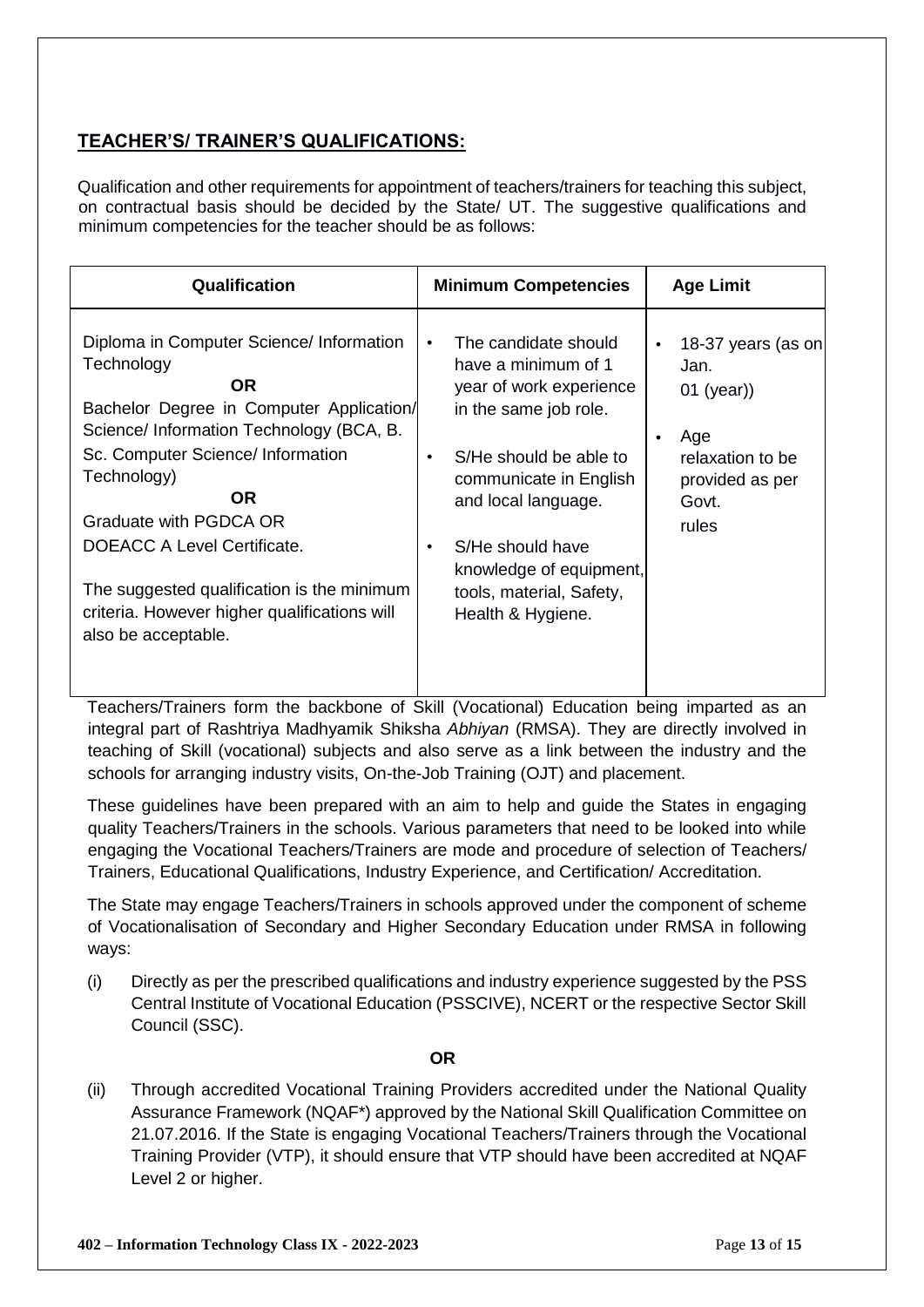\* *The National Quality Assurance Framework (NQAF) provides the benchmarks or quality criteria which the different organizations involved in education and training must meet in order to be accredited by competent bodies to provide government- funded education and training/skills activities. This is applicable to all organizations offering NSQF-compliant qualifications.* 

The educational qualifications required for being a Teacher/Trainer for a particular job role are clearly mentioned in the curriculum for the particular NSQF compliant job role. The State should ensure that teachers/ trainers deployed in the schools have relevant technical competencies for the NSQF qualification being delivered. Teachers/Trainers preferably should be certified by the concerned Sector Skill Council for the particular Qualification Pack/Job role which he will be teaching. Copies of relevant certificates and/or record of experience of the teacher/trainer in the industry should be kept as record.

To ensure the quality of the Teachers/Trainers, the State should ensure that a standardized procedure for selection of (Vocational) Teachers/Trainers is followed. The selection procedure should consist of the following:

- (i) Written test for the technical/domain specific knowledge related to the sector;
- (ii) Interview for assessing the knowledge, interests and aptitude of trainer through a panel of experts from the field and state representatives; and (iii) Practical test/mock test in classroom/workshop/laboratory.

In case of appointment through VTPs, the selection may be done based on the above procedure by a committee having representatives of both the State Government and the VTP.

The State should ensure that the Teachers/ Trainers who are recruited should undergo induction training of 20 days for understanding the scheme, NSQF framework and Vocational Pedagogy before being deployed in the schools.

The State should ensure that the existing trainers undergo in-service training of 5 days every year to make them aware of the relevant and new techniques/approaches in their sector and understand the latest trends and policy reforms in vocational education.

The Head Master/Principal of the school where the scheme is being implemented should facilitate and ensure that the (Vocational) Teachers/Trainers:

- Prepare session plans and deliver sessions which have a clear and relevant purpose and which engage the students;
- Deliver education and training activities to students, based on the curriculum to achieve the learning outcomes;
- Make effective use of learning aids and ICT tools during the classroom sessions;
- Engage students in learning activities, which include a mix of different methodologies, such as project based work, team work, practical and simulation based learning experiences;